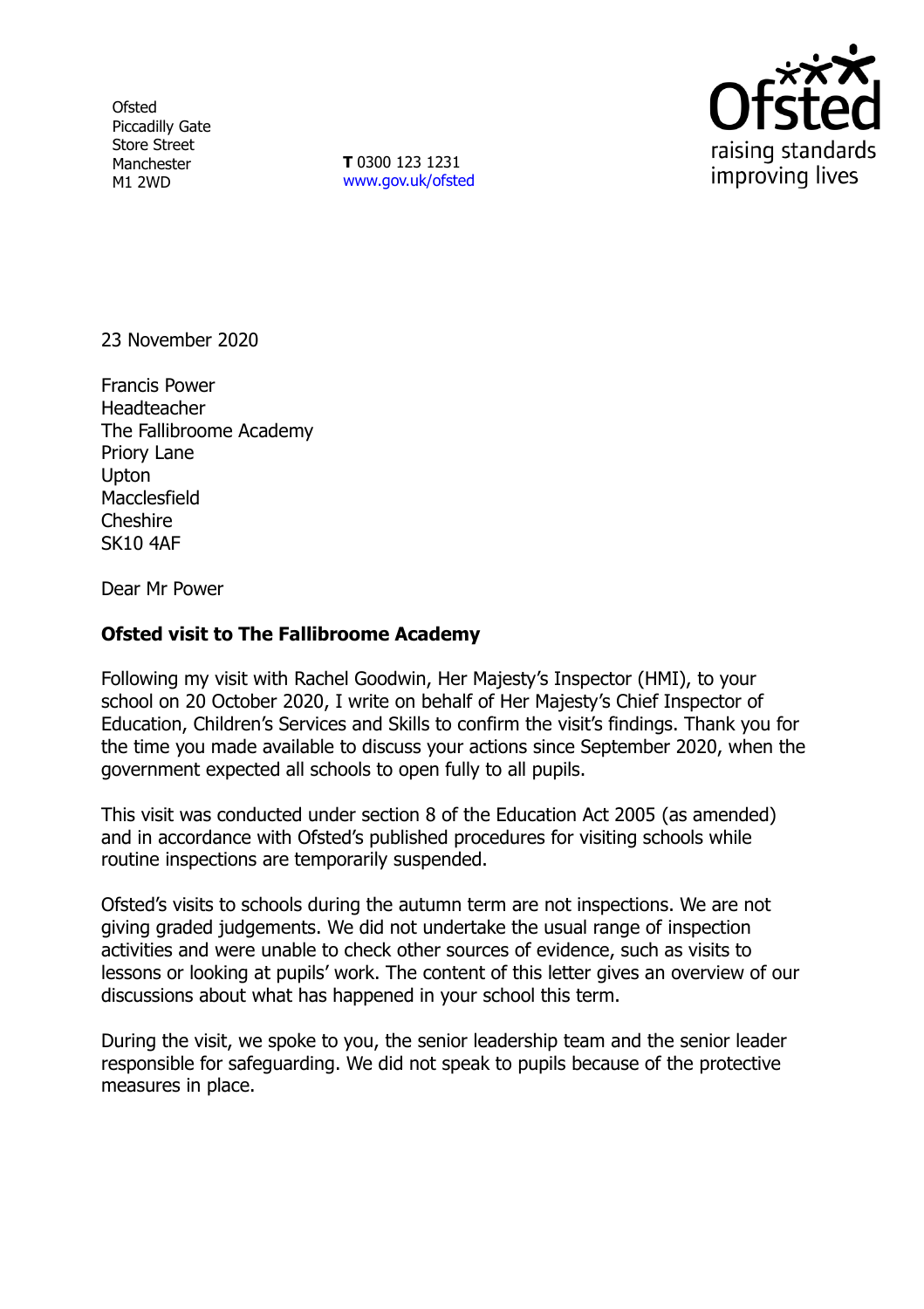

## **Context**

Her Majesty's Chief Inspector of Education, Children's Services and Skills is leading Ofsted's work into how England's education system is managing the return to full education for pupils, following an extended break in formal schooling due to the COVID-19 (coronavirus) pandemic.

In undertaking this focused work, HMI are visiting a broad range of schools. HMI will visit a sample of:

- approximately 1,200 schools across all Ofsted grades (outstanding, good, requires improvement and inadequate)
- maintained schools, academies and free schools, special schools and centres of alternative provision, including those in cities, and coastal, town or rural communities.

The information from this visit will feed into Ofsted's national reporting so that the insights can be shared with the government and the education sector. We did not find any significant concerns during the visit. In such a case, an inspection report would be published on our website and available to parents and carers.

We did not consider your response to COVID-19 during the spring and summer terms 2020, when the school was not open to all pupils.

## **From this visit, inspectors noted that:**

- Different year groups started to return to school from 2 September 2020. The school opened fully to all pupils on 4 September 2020. You expect all pupils, including students in the sixth form, to attend full time.
- Attendance is below the school's normal rate of attendance for this time of year. You told us that staff continue to work with pupils and their families to reassure them about returning to school. At the time of the visit, half of the pupils in Year 7 were isolating.
- All pupils, including students in the sixth form, have returned to their usual timetable of curriculum subjects.
- You have made some minor changes to the order in which some subjects are delivered. This is to ensure that pupils and students can access specialist classrooms and equipment. For example, in subjects with practical elements, such as art, music, design and technology and science, teachers use specialist equipment on a rota. Teachers in music and design and technology have made changes to practical projects.
- You plan for all pupils and students to return to their usual curriculum before the summer term 2021.